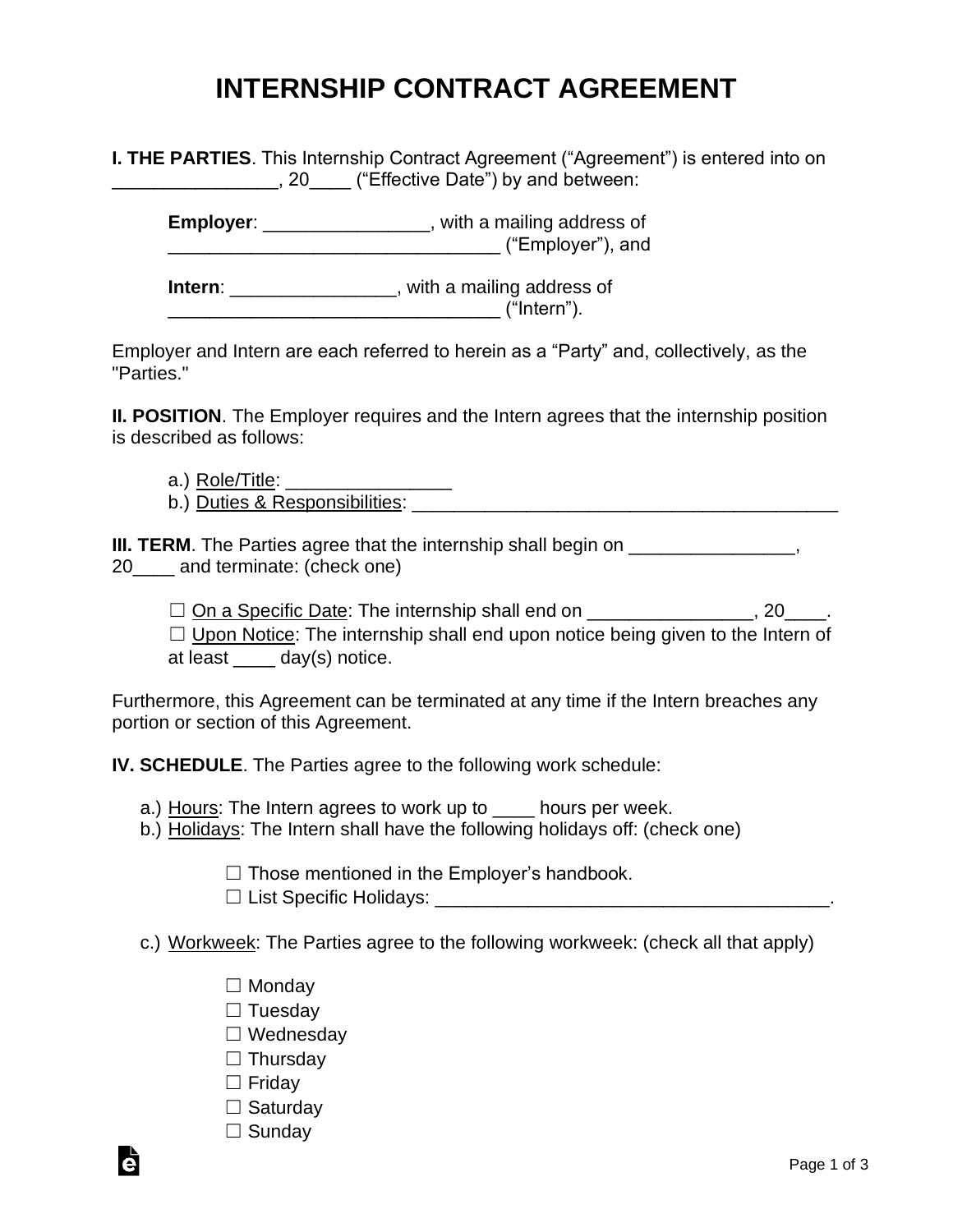## **V. PARTIES' ACKNOWLEDGMENTS**. The Parties hereby agree that:

- a.) No Compensation. The extent to which the Intern and the Employer clearly understand that there is no expectation of compensation. Any promise of compensation, express or implied, suggests that the Intern is an employee—and vice versa.
- b.) Training. The extent to which the internship provides training that would be similar to that which would be given in an educational environment, including the clinical and other hands-on training provided by educational institutions.
- c.) Formal Education. The extent to which the internship is tied to the Intern's formal education program by integrated coursework or the receipt of academic credit.
- d.) Academic Commitments. The extent to which the internship accommodates the Intern's academic commitments by corresponding to the academic calendar.
- e.) Beneficial Learning. The extent to which the internship's duration is limited to the period in which the internship provides the intern with beneficial learning.
- f.) Complements Work. The extent to which the Intern's work complements, rather than displaces, the work of paid employees while providing significant educational benefits to the Intern.
- g.) No Promises. The extent to which the Intern and the Employer understand that the internship is conducted without entitlement to a paid job at the conclusion of the internship.

**VI. CONFIDENTIALITY**. All materials provided to the Intern during the term of this Agreement must be kept confidential unless disclosure is allowed by the Employer or if required by law. Furthermore, the Intern agrees that any intellectual property provided to them by the Employer will remain the sole property of the Employer, including, but not limited to, copyrights, patents, trade secret rights, and other intellectual property rights associated with any ideas, concepts, techniques, inventions, processes, works of authorship, confidential information, or trade secrets. If the Intern should breach this section of the Agreement, the maximum penalties shall be enforced by the Employer under local and federal laws.

**VII. RETURN OF MATERIALS**. It is required that when this Agreement terminates that the Intern return any and all of the Employer's materials, products, or any other items at their earliest convenience.

**VIII. GOVERNING LAW**. This Agreement shall be governed by and construed in accordance with the laws located in the State of

**IX. SEVERABILITY**. If any provision of this Agreement or the application thereof shall, for any reason and to any extent, be invalid or unenforceable, neither the remainder of this Agreement nor the application of the provision to other persons, entities, or circumstances shall be affected thereby, but instead shall be enforced to the maximum extent permitted by law.

\_\_\_\_\_\_\_\_\_\_\_\_\_\_\_\_\_\_\_\_\_\_\_\_\_\_\_\_\_\_\_\_\_\_\_\_\_\_\_\_\_\_\_\_\_\_\_\_\_\_\_\_\_\_\_\_\_\_\_\_\_\_\_\_\_\_\_\_\_\_ \_\_\_\_\_\_\_\_\_\_\_\_\_\_\_\_\_\_\_\_\_\_\_\_\_\_\_\_\_\_\_\_\_\_\_\_\_\_\_\_\_\_\_\_\_\_\_\_\_\_\_\_\_\_\_\_\_\_\_\_\_\_\_\_\_\_\_\_\_\_

## **X. ADDITIONAL TERMS & CONDITIONS**. \_\_\_\_\_\_\_\_\_\_\_\_\_\_\_\_\_\_\_\_\_\_\_\_\_\_\_\_\_\_\_\_\_\_\_